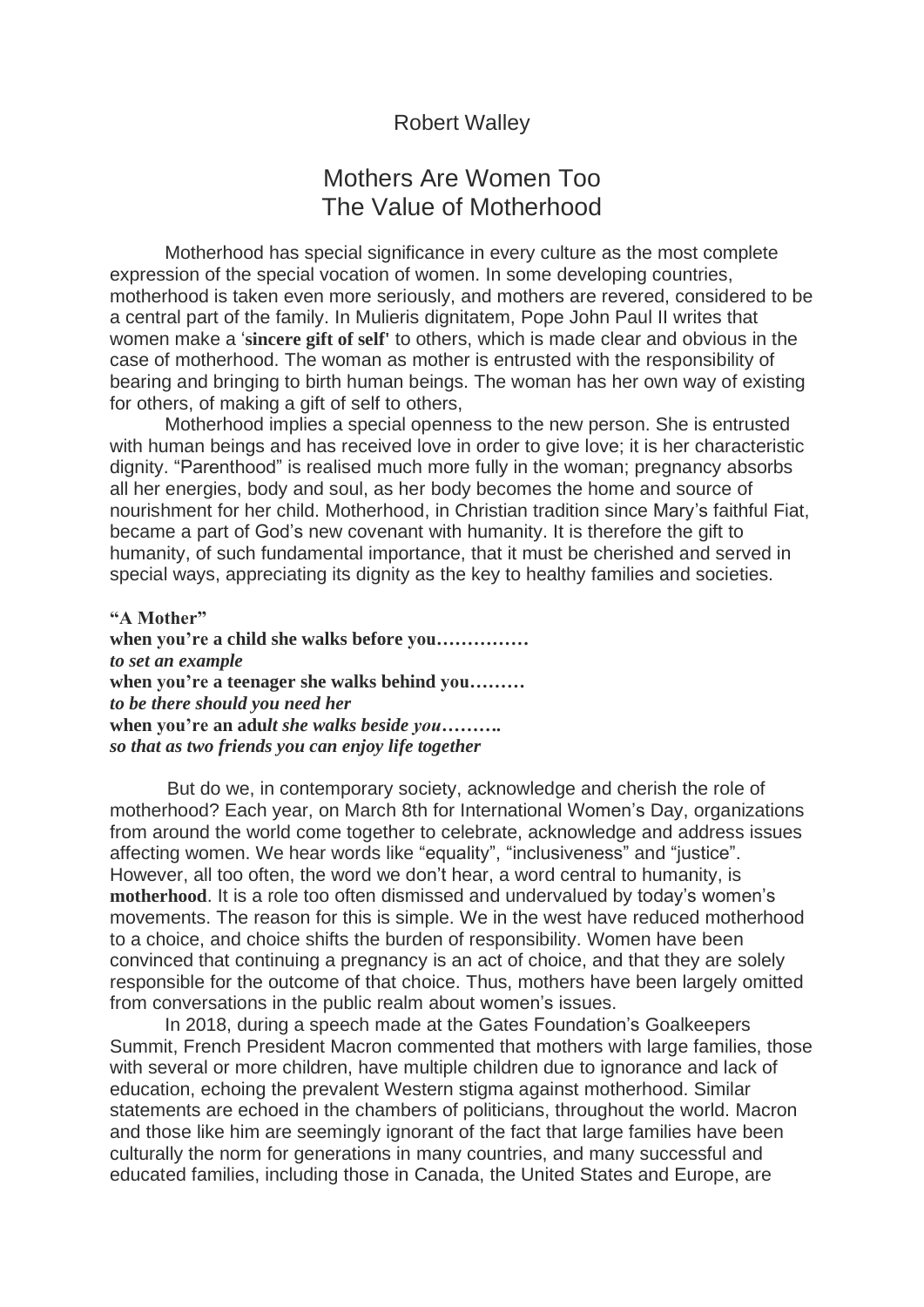included in this tradition. To state that large families is a signifier of ignorance or lack of education not only insults mothers who have specifically decided to have many children, but also adds to the decline in the value of motherhood on a rampant rise in Western society. The treatment of mothers and children, the vulnerable populations in our communities, is the benchmark of a society's moral integrity. It is our hope that world leaders can not only learn from these women and their families, but also support them and provide them with the resources they so desperately need in order to successfully conceive, deliver and parent their children.

Women comprise 49.6% of the world's population. The majority will each spend nearly 20 years potentially becoming pregnant, and then the rest of their lives as a mother. We must bring mothers back to the forefront of our conversations about women, because mothers face especially challenging obstacles. For example, being a mother in Canada or the United States is the primary determining factor as to whether or not a woman lives below the poverty line. Also, being pregnant puts women at higher risk for physical violence (homicide is the number one cause of death among pregnant women in the United States). When a mother chooses to stay home and raise her children, she becomes the greatest protector of the environment, but our society punishes her, not only economically but also socially, stigmatizing and devaluing her role in our community. Worst of all, in countries without proper health care, pregnancy can be a death sentence.

As maternal health care providers, we believe it is our responsibility to offer an alternative to a choice-based consumer culture that prizes wealth and power over inherent value and dignity. We acknowledge that people are shaped by their surroundings. Our focus is to surround women and children with an alternative perspective of life based on community, charity and potentiality. Mothers deserve to be at the centre of our discussions and acknowledgements about womanhood, rather than be excluded and silenced by the prevailing pro-choice ideology.

The year 2017 marked the 50th anniversary of the passage of the UK abortion law, the first in a Western country which brought about a fundamental change in traditional Hippocratic medical practice in obstetrics and gynaecology. Through a process of gradualism, abortion on demand became the basis on which maternal health care was/is based. For the first time, doctors were given a license to use their skills to kill one of their patients, the unborn. This process has continued in throughout the west, today all medical professionals face medical and moral dilemmas with the passage of legislation approving physician assisted suicide on the rise. Doctors will use professional skills or co-operate in the killing of their patients, the disabled, newborns, the terminally ill, and the elderly, as a health care service. The right to practice according to conscience is also being denied and criminalized. The result is that the traditional relationship between patient and doctor will undergo, and is undergoing, a fundamental change from a covenant of trust, to simply a contractual agreement. Thus, medicine will no longer be a vocation. With this and the decrease in religious vocations and increasing pressure on Catholic health organizations, the fundamental ministry of the Church is under threat.

Christian obstetricians and midwives are privileged to serve the co-creators of new life. Therefore, theirs is a special responsibility to provide care, for mothers and their babies, based on life and hope, especially when life threatening complications arise for either or both of them. We need to revitalize the women's movement by advocating the role of mothers, recalling the special vocation of motherhood and its importance to our society. Women's global voice is not a whole without the voices of mothers from around the world.